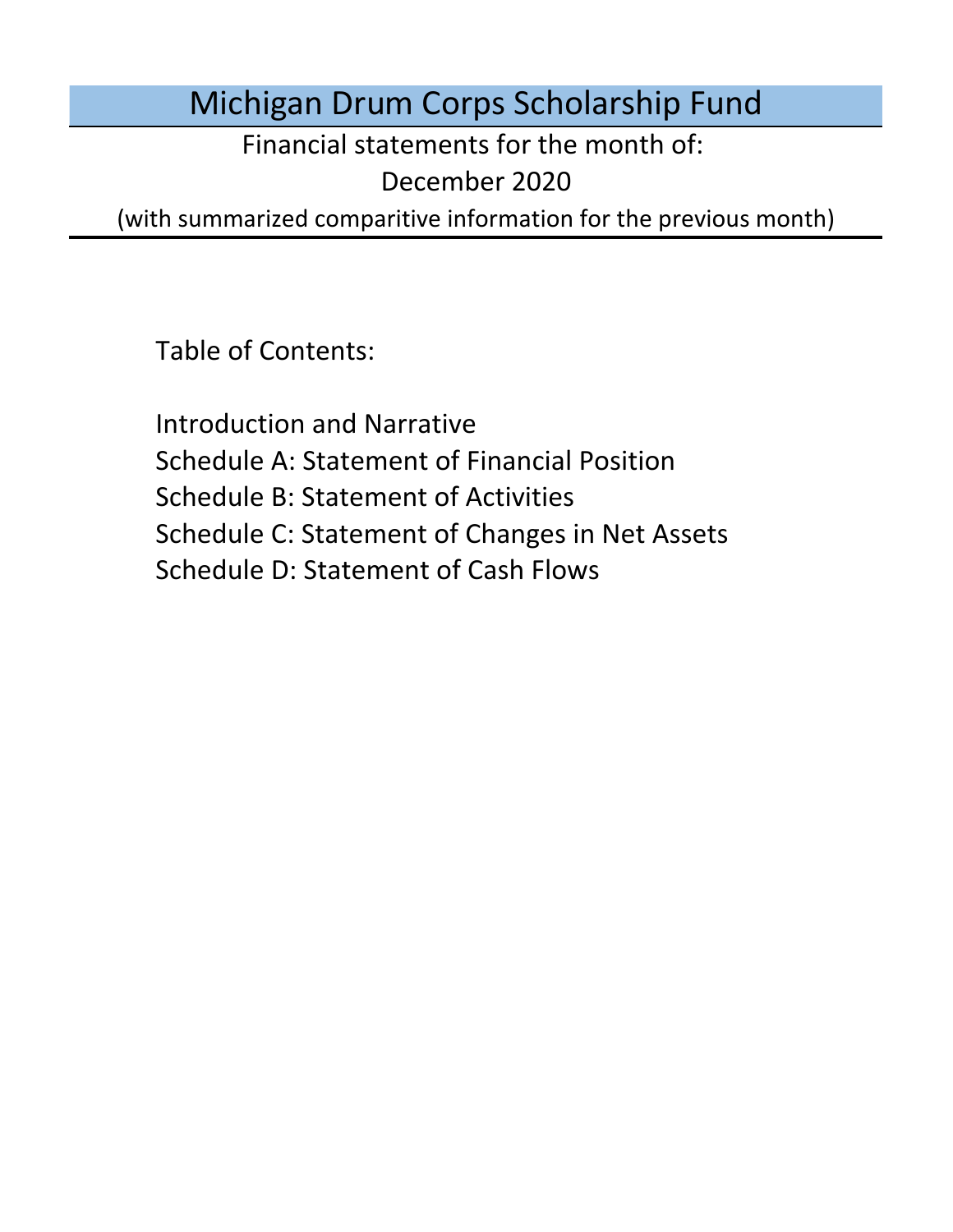## Introduction Introduction Introduction

Introduction<br>Like prior months, the COVID-19 pandemic continues to direct all decisions in the drum corps activity. The scholarship <u>Introduction</u><br>Like prior months, the COVID-19 pandemic continues to direct all decisions in the drum corps activity. The scholarship<br>fund received no additional applications and disbursed no funds for students during Dece been in contact with all sponsored students from the 2020 season as we prepare for the 2021 season.

On December 3<sup>rd</sup>, 2020, Drum Corps International announced plans for events at Lucas Oil Stadium in Indianapolis, IN from August 12 – 14 with notes that subcommittee meetings, research, and discussions were ongoing for the annua<br>meeting sale did alim language 2021. With the concernence of sixtuations are not almost depend in lading salis pending updates from DCI's Januar support Michigan students. The set of the set of the set of the set of the set of the set of the set of the set of the set of the set of the set of the set of the set of the set of the set of the set of the set of the set mom August 12 – 14 with notes that subcommittee meetings, research, and discussions were ongoing for the an<br>meeting scheduled in January 2021. With the announcement of virtual programs, planned events in Indianapoli<br>pendin from August 12 – 14 with notes that subcommittee meetings, research, and discussions were ongoing for the annual<br>meeting scheduled in January 2021. With the announcement of virtual programs, planned events in Indianapolis, penant, apadics nom Berssandary meeting, the soard opened senotarsinp applications for the LoL1 season to<br>support Michigan students  $\mathcal{O}(\mathcal{C})$  bugges concerns of a second wave of  $\mathcal{C}(\mathcal{C})$  and United States, the United States, the United States, the United States, the United States, the United States, the United States, the United States, the meeting scheudied in January 2021. With the announcement or virtual programs, planned events in mulanapolis,<br>nonding undates from DCl's January moeting the board anomal scholarship annlications for the 2021 second to pending apades hom ber standary meeting, the soard opened senoral sinp applications for the fort season to support Michigan students.  $\mathcal{O}$  a result,  $\mathcal{O}$  is a reconstruction support has been received as prepared as prepared tuition for  $2021$ inceting scheduled in Janualy 2021. With the announcement of virtual programs, planned events in mulanapolis, an<br>pending undates from DCI's lanuary meeting, the board anened schelarship applications for the 2021 season to penang apaates hom Bors sanaar, meeting, the board opened scholarsinp applications for the<br>support Michigan students On December 3 - , 2020, Drum Corps international announced plans for events at Eddas On Stadium in multilapons, in<br>from August 12 – 14 with notes that subcommittee meetings, research, and discussions were ongoing for the a pending updates from DCI's January meeting, the board opened scholarship applications for the 2021 season to

Of our 2020 sponsored programs with prepaid scholarships rolled into 2021, three ensembles have developed virtual drum major and leadership clinics as well as a new Expert Lesson Series designed for beginner band students. instruction sessions. River City Rhythm continues to host their RCR Winter Experience and Distant Harmonies programs for virtual instruction and performance opportunities. Legends has not announced a virtual learning program and no ensembles have announced any in-person activities to date. The board continues to monitor the state Program relation relation relationship of the dependence of all interested per the definition method in expenses are up the set virtual drum major and leadership clinics as well as a new Expert Lesson Series designed for beginner band stude<br>The Crossmen announced The Collective as their digital platform for video auditions, monthly classes, and pri increased \$1,340 for tuition disbursements during February. Administrative Of our 2020 sponsored programs with prepaid scholarships rolled into 2021, three ensembles have developed<br>platforms for virtual instruction and audition camps. Phantom Regiment created the Phantom Regiment Academy for<br>virt of the marching arts and will provide updates to all interested parties as more information becomes available.<br>Financial Recap The Crossmen announced The Collective as their digital platform for video auditions, monthly classes, and private<br>instruction sessions. River City Rhythm continues to host their RCR Winter Experience and Distant Harmonies and applications and disbursed no funds for students during December. The board chair has<br>oonsored students from the 2020 season as we prepare for the 2021 season.<br>
Drum Corps International announced plans for events at Lu demic continues to direct all decisions in the drum corps activity. The scholars<br>ons and disbursed on funds for students during December. The board chair has<br>udents from the 2020 season as we prepare for the 2021 season.<br>I plation is for virtual histruction and audition camps. Filantom Regnient created the Fhantom Regnient Academy i<br>Distruct development had calculated evidence well as a gave Expect Lacage Carias designed for basic gas based port Michigan students.<br>Dur 2020 sponsored programs with prepaid scholarships rolled into 2021, three ensembles have developed<br>forms for virtual instruction and audition camps. Phantom Regiment created the Phantom Regiment platforms for virtual instruction and audition camps. Phantom Regiment created the Phantom Regiment Academy for

### monthly Digital Ocean involves charged to the business checking account. Program expected to the business are expected to the business checking account. Program expected to the business are expected to the business are exp expenses are up the monthly Digital Ocean involvements charged to the monthly Digital Ocean involvements check<br>In the business checking account to the business checking account of the business checking account. In the busi Disbursements: 0 program related disbursements during May. Monthly Financial Recap  $1/2$  Financial Recaptions have been made regarding the 2021 season by Drum Corps International and we expect more guidance guidance and we expect more guidance guidance guidance guidance guidance guidance guidance guidanc updates to all interested parties as more information is available.

Liquid assets on hand:  $$1291.63$ following the annual method of  $\alpha$   $\alpha$ Liquid assets on hand: \$1291.63

Liquid assets on nand: \$1291.63<br>Donations: 1 PayPal donation received in December and transferred during January.

bissues inches to program related disputs enterts during becomponed program related disputs enterts made this is<br>year. \$1,590 in prepaid tuition has been rolled forward into the 2021 season due to the 2020 season cancellat Unrestricted Funds in accordance with Generally Accepted Accounting Principles in the United States. Donations. I PayPal donation received in December and transferred during January.<br>Disbursements: 0 program related disbursements during December. 0 program related disbursements made this fiscal<br>vear-\$1.590 in prepaid tuit is  $6.00$  lower than  $A$  of the total cash on total cash on the total cash on hand is currently restricted to maintain minimum minimum  $\alpha$  $5.00$  lower than  $A$  of the total cash on total cash on hand is currently restricted to maintain minimum reserves  $\sim$ Donations. I hay hal donation received in December and transierred<br>Disbursements: 0 program related disbursements during December E231.03<br>ation received in December and transferred of<br>m related disbursements during December. (<br>uition has been rolled forward into the 2021<br>Financial Narrative Disbursements: 0 program related disbursements during December. 0 program related disbursements made this fiscal Liquid assets on hand: \$617.08

### No funds are currently restricted by outside donors. All restrictions made by the Board are included under Entred Funds in accordance with General Indianactive with General Accepted Accepted Accounting Principles in the United States. The United States in the United States in the United States. The United States in the United S dimensional marked the tenth of operations for the fund under its declarations for the monotonic fiscal year. Cash for the monotonic fiscal year. Cash for the monotonic fiscal year. Cash for the monotonic fiscal year. Cash Pinancial Narrative **Rimancial Narrative** During August, the Board Chair noted that the fiscal year for the financial statements was running from September – August though the bylaws state of the bylaws state discovered fiscal year runs from the original year runs from the original year runs from the original year runs from the original year runs from the contract o

December marked the third month of operations for the fund in our second fiscal year. Cash for the month is \$6.00 becomportmaned the third month or operations for the rand in our second riscar year. Cash for the monthly speci<br>lower than November, \$205 of the total cash on band is currently restricted to maintain minimum reserve lower than November. \$205 of the total cash on hand is currently restricted to maintain minimum reserve<br>requirements requirements. December marked the third month of operations for the fund in our second fiscal year. Cash for the month is \$6.00<br>
Here is a contract to the contract of the month of operations for the fund in our second fiscal year. Cash November marked the second month of operations for the fund in our second fiscal year. Cash for the month in our second fiscal year. Cash for the month in our second fiscal year. Cash for the month is cash for the month is

to either remain at the year-to-date balance of \$2,490 or lower for refunds refunds refunds received  $\alpha$ Program related expenses did not change during December. Administrative expenses are up \$6.00 for the monthly Program related expenses did not change during the month. Administrative expenses are up \$6.00 for the Digital Ocean invoice charged to the business checking account. Under the corrected fiscal year, August marked the eleventh month of operations for the fund. Cash for the  $\mathcal{L}(\mathcal{L}(\mathcal{L}(\mathcal{L}(\mathcal{L}(\mathcal{L}(\mathcal{L}(\mathcal{L}(\mathcal{L}(\mathcal{L}(\mathcal{L}(\mathcal{L}(\mathcal{L}(\mathcal{L}(\mathcal{L}(\mathcal{L}(\mathcal{L}(\mathcal{L}(\mathcal{L}(\mathcal{L}(\mathcal{L}(\mathcal{L}(\mathcal{L}(\mathcal{L}(\mathcal{L}(\mathcal{L}(\mathcal{L}(\mathcal{L}(\mathcal{L}(\mathcal{L}(\mathcal{L}(\mathcal{L}(\mathcal{L}(\mathcal{L}(\mathcal{L}(\mathcal{L}(\mathcal{$ Program related expenses did not change during December. Administrative expenses are up \$6.00 for the monthly

No funds are currently restricted by outside donors. All restrictions made by the Board are included under No funds are currently restricted by outside donors. All restrictions made by the Board are included under<br>Unrestricted Eunds in asserdance with Concrelly Asserted Asseunting Principles in the United States Unrestricted Funds in accordance with Generally Accepted Accounting Principles in the United States. Program related expenses did not change during November. Administrative expenses are up \$24.45 for the monthly No funds are currently restricted by outside donors. All restrictions made by the Board are included under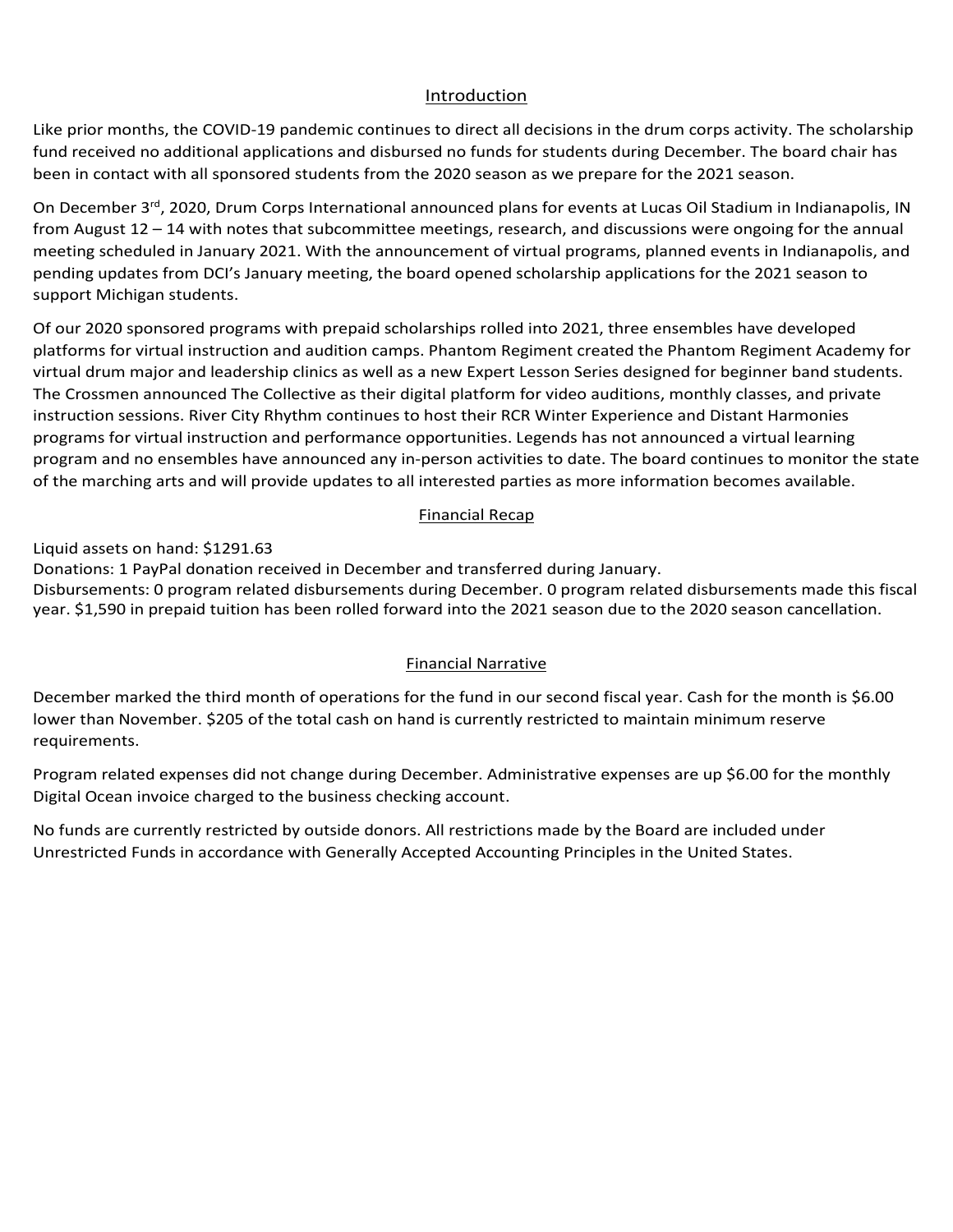# **Michigan Drum Corps Scholarship Fund 7:00 PM Statement of Financial Position 11/05/2021**

As of December 31, 2020 **Accrual Basis Accrual Basis** 

|                                        | Dec 2020 | <b>Nov 2020</b> |
|----------------------------------------|----------|-----------------|
| <b>ASSETS</b>                          |          |                 |
| <b>Current Assets</b>                  |          |                 |
| Cash                                   |          |                 |
| <b>Unrestricted - Checking</b>         | 1,405.63 | 1,411.63        |
| <b>Unrestricted - Savings</b>          | 91.00    | 91.00           |
| <b>Less: Reserve Requirements</b>      | (205.00) | (205.00)        |
| <b>Total Unrestricted Cash</b>         | 1,291.63 | 1,297.63        |
| <b>Restricted Cash</b>                 | 205.00   | 205.00          |
| <b>Total Checking/Savings</b>          | 1,496.63 | 1,502.63        |
| <b>Accounts Receivable</b>             |          |                 |
| <b>Accounts Receivable</b>             | 0.00     | 0.00            |
| <b>Pledges Receivable</b>              | 0.00     | 0.00            |
| <b>Allowance for Uncollectibles</b>    | 0.00     | 0.00            |
| <b>Total Accounts Receivable</b>       | 0.00     | 0.00            |
| <b>Total Current Assets</b>            | 1,496.63 | 1,502.63        |
| <b>Fixed Assets</b>                    |          |                 |
| Property, Plant, & Equipment           | 0.00     | 0.00            |
| <b>Total Fixed Assets</b>              | 0.00     | $0.00\,$        |
| <b>Other Assets</b>                    |          |                 |
| <b>Marketable Securities</b>           | 0.00     | 0.00            |
| <b>Prepaid Expenses</b>                | 1,590.00 | 1,590.00        |
| <b>Other Assets</b>                    | 0.00     | 0.00            |
| <b>Security Deposits</b>               | 0.00     | 0.00            |
| <b>Endowments</b>                      | 0.00     | 0.00            |
| <b>Total Other Assets</b>              | 1,590.00 | 1,590.00        |
| <b>TOTAL ASSETS</b>                    | 3,086.63 | 3,092.63        |
| <b>LIABILITIES &amp; EQUITY</b>        |          |                 |
| <b>Liabilities</b>                     |          |                 |
| <b>Current Liabilities</b>             |          |                 |
| <b>Accounts Payable</b>                |          |                 |
| <b>Accounts Payable</b>                | 0.00     | 0.00            |
| <b>Total Accounts Payable</b>          | 0.00     | 0.00            |
| <b>Other Current Liabilities</b>       |          |                 |
| <b>Salaries and Wages Payable</b>      | 0.00     | 0.00            |
| <b>Total Other Current Liabilities</b> | 0.00     | 0.00            |
| <b>Total Current Liabilities</b>       | 0.00     | 0.00            |
| <b>Long Term Liabilities</b>           |          |                 |
| <b>Notes Payable</b>                   | 0.00     | $0.00\,$        |
| <b>Total Long Term Liabilities</b>     | 0.00     | 0.00            |
| <b>Total Liabilities</b>               | 0.00     | 0.00            |
| <b>Equity</b>                          |          |                 |
| <b>Unrestricted Net Assets</b>         | 3,086.63 | 3,092.63        |
| <b>Donor Restricted Net Assets</b>     | 0.00     | 0.00            |
| <b>Total Equity</b>                    | 3,086.63 | 3,092.63        |
| <b>TOTAL LIABILITIES &amp; EQUITY</b>  | 3,086.63 | 3,092.63        |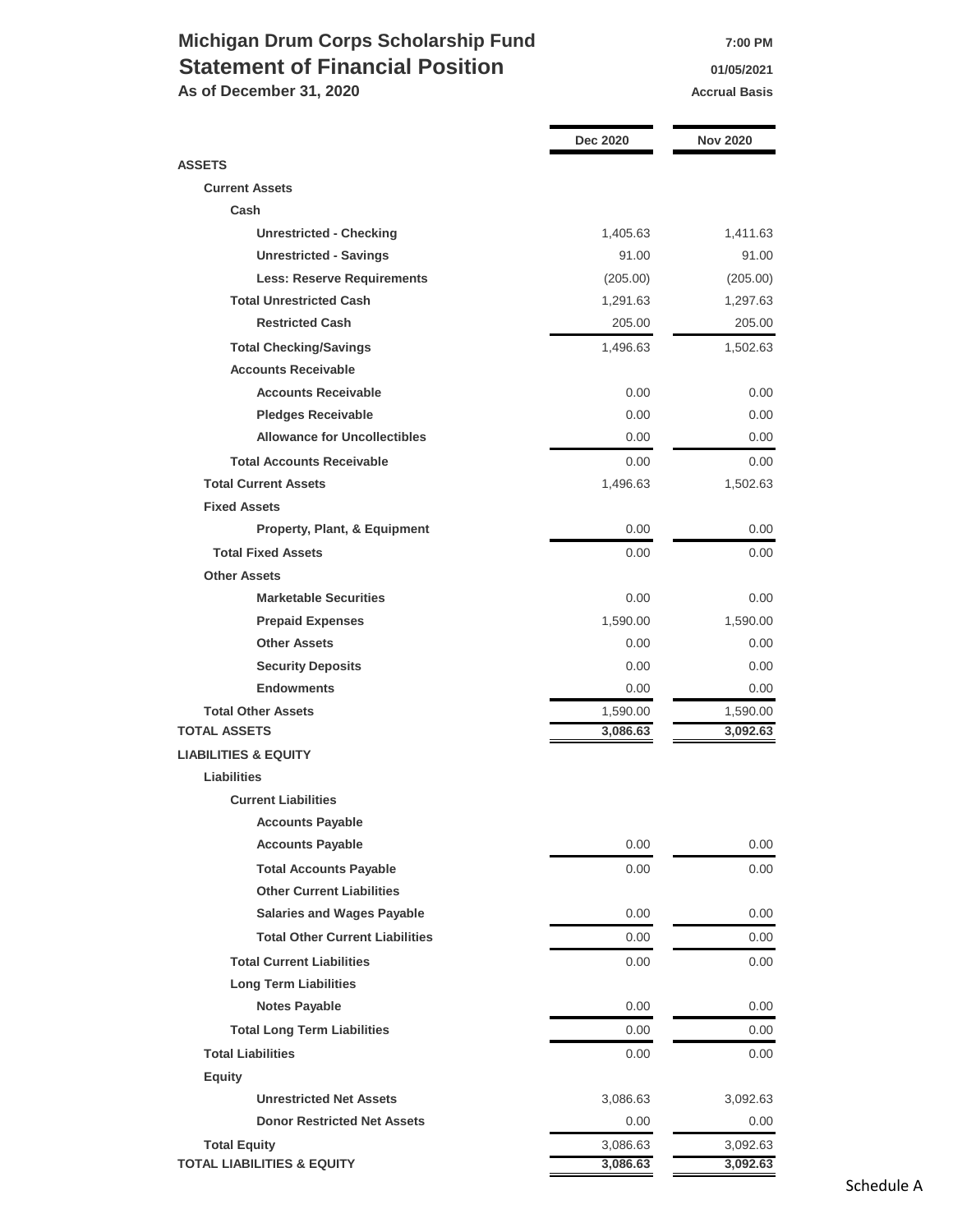## **Michigan Drum Corps Scholarship Fund** *PHOTER SCHOLARSHIP FUND 7:00 PM* **Statement of Activities 01/05/2021 December 2020 Accrual Basis Accrual Basis**

|                                      | <b>Dec 2020</b> | <b>Nov 2020</b> | <b>Year to Date</b> |
|--------------------------------------|-----------------|-----------------|---------------------|
| <b>Ordinary Income/Expense</b>       |                 |                 |                     |
| <b>Income</b>                        |                 |                 |                     |
| <b>Contributions</b>                 |                 |                 |                     |
| <b>Individual Contributions</b>      | 0.00            | 705.00          | 705.00              |
| <b>Corporate Contributions</b>       | 0.00            | 0.00            | 0.00                |
| <b>Gifts in Kind</b>                 | 0.00            | 0.00            | 0.00                |
| <b>Total Contributions</b>           | 0.00            | 705.00          | 705.00              |
| <b>Major Gifts</b>                   | 0.00            | 0.00            | 0.00                |
| <b>Investments</b>                   |                 |                 |                     |
| <b>Interest Income</b>               | 0.00            | 0.00            | 0.00                |
| <b>Investments</b>                   | 0.00            | 0.00            | 0.00                |
| <b>Other Income</b>                  | 0.00            | 0.00            | 0.00                |
| <b>Total Investments</b>             | 0.00            | 0.00            | 0.00                |
| <b>Other Income</b>                  | 0.00            | 0.00            | 0.00                |
| <b>Total Income</b>                  | 0.00            | 705.00          | 705.00              |
| <b>Expense</b>                       |                 |                 |                     |
| <b>Program Expenses</b>              |                 |                 |                     |
| <b>Auditions &amp; Camp Fees</b>     | 0.00            | 0.00            | 0.00                |
| <b>Member Tuition</b>                | 0.00            | 0.00            | 0.00                |
| <b>Other Program Expenses</b>        | 0.00            | 0.00            | 0.00                |
| <b>Total Program Expenses</b>        | 0.00            | 0.00            | 0.00                |
| <b>Administrative Expenses</b>       |                 |                 |                     |
| <b>Supplies</b>                      | 0.00            | 0.00            | 0.00                |
| <b>Postage</b>                       | 0.00            | 0.00            | 0.00                |
| <b>Travel</b>                        | 0.00            | 0.00            | 0.00                |
| <b>Registration Fees</b>             | 0.00            | 0.00            | 0.00                |
| <b>Software Purchases</b>            | 0.00            | 0.00            | 0.00                |
| <b>Other Expenses</b>                | 0.00            | 0.00            | 0.00                |
| <b>Contract Services</b>             | 0.00            | 0.00            | 0.00                |
| <b>Website Expenses</b>              | 6.00            | 6.00            | 18.00               |
| <b>Fundraising Expenses</b>          | 0.00            | 0.00            | 0.00                |
| <b>Bank Fees</b>                     | 0.00            | 18.45           | 18.45               |
| <b>Paypal Fees</b>                   | 0.00            | 0.00            | 0.00                |
| <b>Total Administrative Expenses</b> | 6.00            | 24.45           | 36.45               |
| <b>Total Expenses</b>                | 6.00            | 24.45           | 36.45               |
| <b>Net Income</b>                    | $-6.00$         | 680.55          | 668.55              |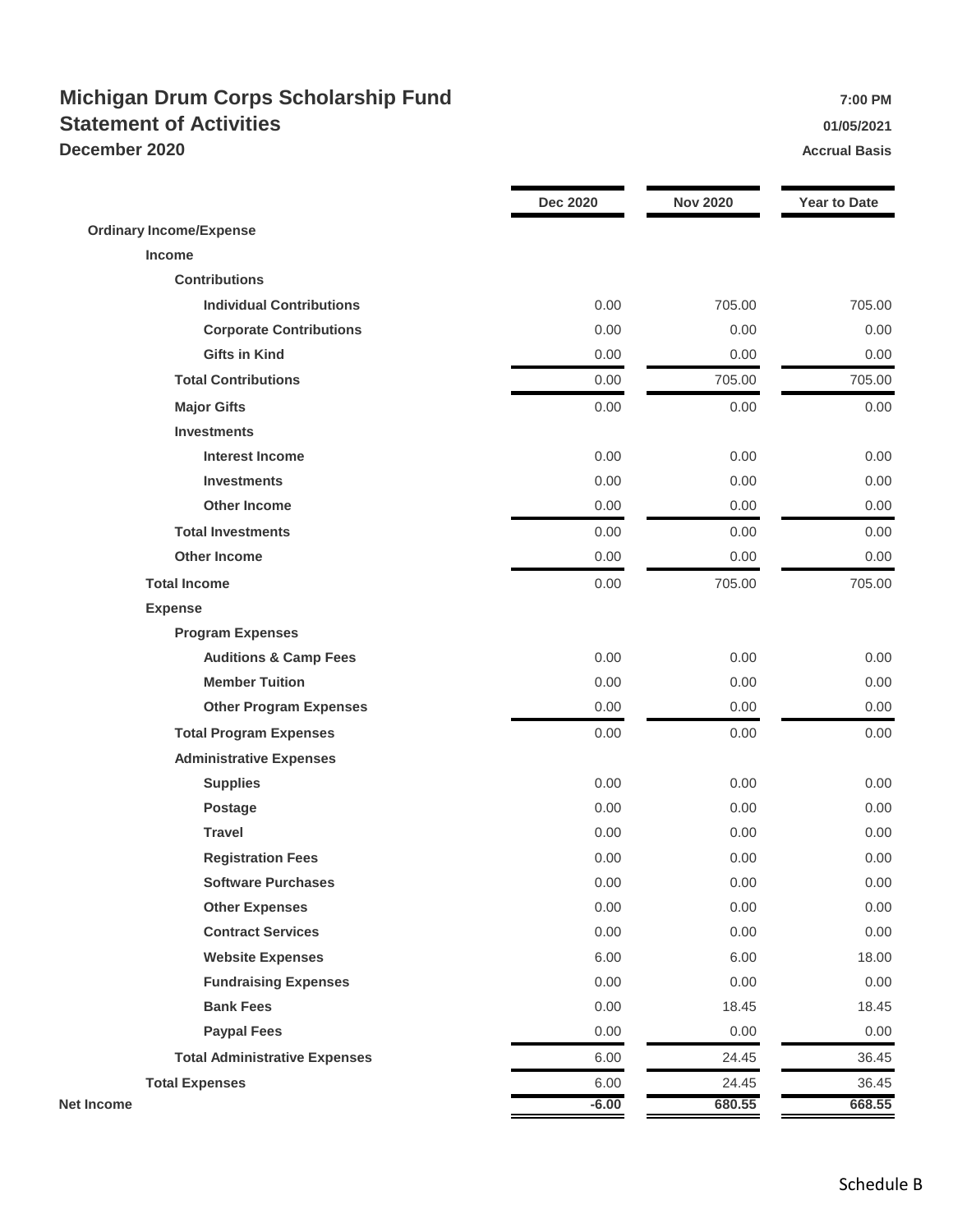# **Michigan Drum Corps Scholarship Fund 7:00 PM** 7:00 PM **Statement of Changes in Net Assets Changes 10 1/05/2021**

**As of December 31, 2020 Accrual Basis Accrual Basis** 

|                                                      | <b>Dec 2020</b> | <b>Nov 2020</b> | <b>Year to Date</b> |
|------------------------------------------------------|-----------------|-----------------|---------------------|
| <b>Total Unrestricted Revenues</b>                   | 0.00            | 705.00          | 705.00              |
| <b>Net Assets Released from Restriction</b>          | 0.00            | 0.00            | 0.00                |
| <b>Total Unrestricted Expenses and Losses</b>        | $-6.00$         | $-24.45$        | $-36.45$            |
| <b>Increase in Unrestricted Net Assets</b>           | $-6.00$         | 680.55          | 668.55              |
|                                                      | 0.00            | 0.00            | 0.00                |
| <b>Donor Restricted Net Assets</b>                   | 0.00            | 0.00            | 0.00                |
| <b>Temporarily Restricted Net Assets</b>             | 0.00            | 0.00            | 0.00                |
| <b>Contributions</b>                                 | 0.00            | 0.00            | 0.00                |
| <b>Net Assets Released from Restriction</b>          | 0.00            | 0.00            | 0.00                |
| <b>Increase in Temporarily Restricted Net Assets</b> | 0.00            | 0.00            | 0.00                |
| <b>Permanently Restricted Net Assets</b>             | 0.00            | 0.00            | 0.00                |
| <b>Contributions</b>                                 | 0.00            | 0.00            | 0.00                |
| <b>Increase in Permanently Restricted Net Assets</b> | 0.00            | 0.00            | 0.00                |
| <b>Change in Net Assets</b>                          | $-6.00$         | 680.55          | 668.55              |
| <b>Beginning Net Assets:</b>                         | 3,092.63        | 2,412.08        | 2,418.08            |
| <b>Ending Net Assets:</b>                            | 3,086.63        | 3,092.63        | 3,086.63            |